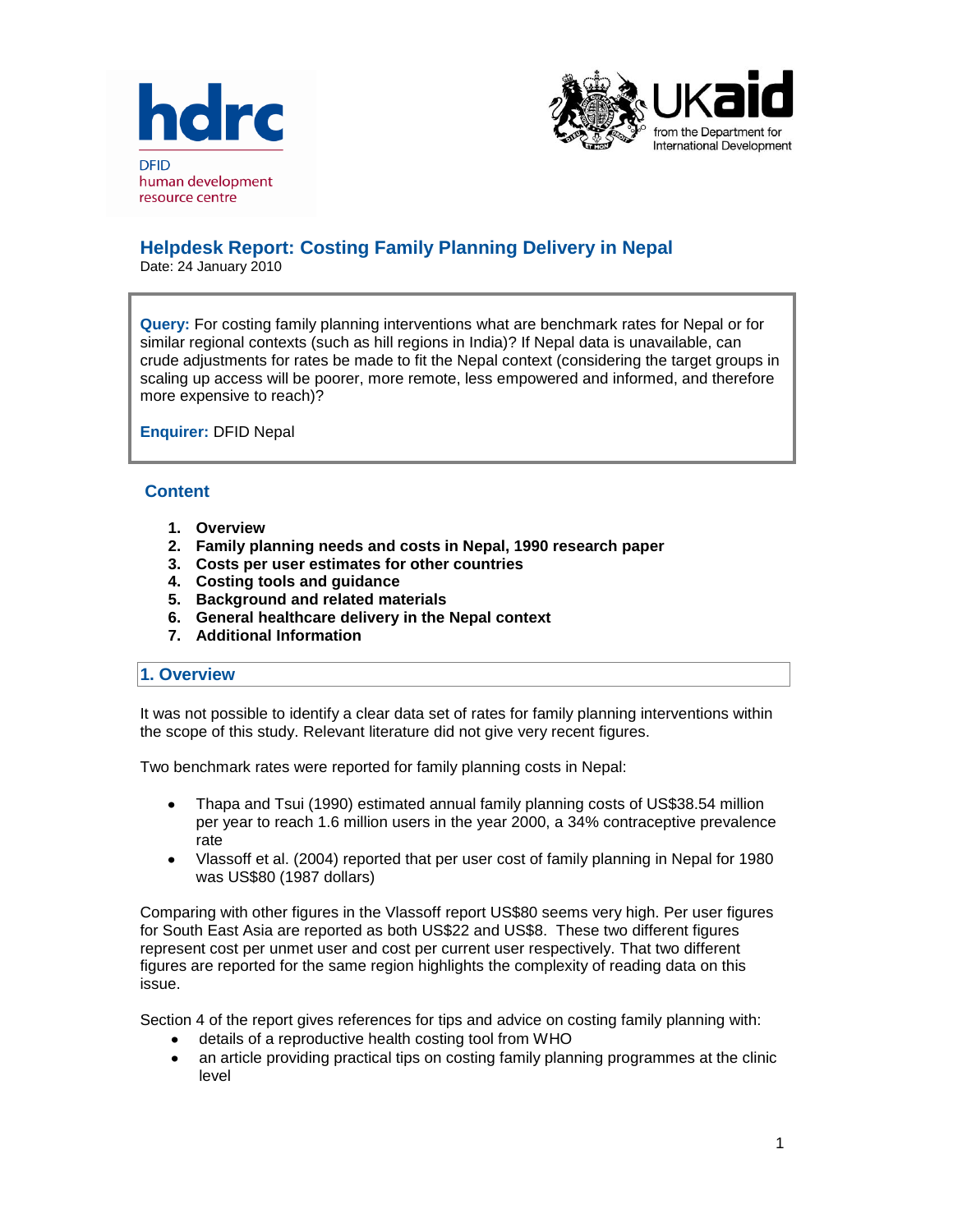an article highlighting the difficulty with costing family planning as so little is known about service delivery costs

Section 5 contains background reading material on family planning programmes and costs. Section 6 provides some references on healthcare delivery in Nepal.

A recent HDRC helpdesk query on contraceptive prevalence rates provides some more recent information on current popular forms of contraception. For example injectables are found to be increasingly effective but this form of contraception may not be incorporated into older costing estimates.

## **2. Family planning needs and costs in Nepal, 1990 research paper**

### **Family Planning Needs and Costs: Nepal, 1985-2000**

Thapa S & Tsui AO, Asia Pacific Population Journal, 1990 Free access to abstract only<http://www.ncbi.nlm.nih.gov/pubmed/12283482>

Achievement of the Government of Nepal's goal of a total fertility rate of 2.5 by the year 2000 requires careful consideration of the levels of contraceptive prevalence required to meet this target, the optimal contraceptive method mix, and program costs. The scenario envisioned by government planners is for the fertility rate to fall from 5.8 in 1985 to 4.0 by 1990 and finally to 2.5 by the end of the century. The 2.5 target is 54% lower than what the United Nations regards as a plausible course of fertility decline and will require a 4-fold increase in contraceptive prevalence, form 15% in 1985 to 62% in 2000, given no change in method mix and high discontinuation rates, and a rise in the number of contraceptive users form a halfmillion to 2.8-2.9 million over a 15-year period. If no change of method mix occurs, the 2.5 fertility rate target requires that sterilisation use increase from 13% to 53%. An alternative contraceptive mix for the year 2000 is pill use, 13%; IUD use, 19%; and sterilisation, 13%.

Cost per user is estimated to be US\$5.85 in 1985.

Achievement of the government's target will require a 5-fold increase in annual spending for contraception, from US\$2.74 million in 1985 to US\$16.39 million in 2000, and a 24-fold increase, to US\$67.76 million, in total family planning expenditures. These projections suggest that the government may need to reassess its target; the United Nations has suggested that a fertility rate of 4.6 by the year 2000 is more realistic. Such a goal would require a contraceptive prevalence rate of 34%, 1.6 million users, and annual family planning costs of US\$38.54 million. Regardless of the scenario selected, there is a need for the government to examine carefully the cost-benefit ratios for contraceptives such as improved IUD's and subdermal implants.

### **3. Costs per user estimates for other countries**

**Assessing Costs and Benefits of Sexual and Reproductive Health Interventions** Vlassoff M et al., Occasional Report, New York: The Alan Guttmacher Institute, 2004 <http://www.guttmacher.org/pubs/or11.pdf>

The overall aim of this report is to inform decision makers about the key findings of existing studies about the costs and benefits of investments in sexual and reproductive health, to identify what factors the studies encompass and what they leave out, and to provide a complete picture of what the costs and benefits would look like, including benefits that are hard to measure.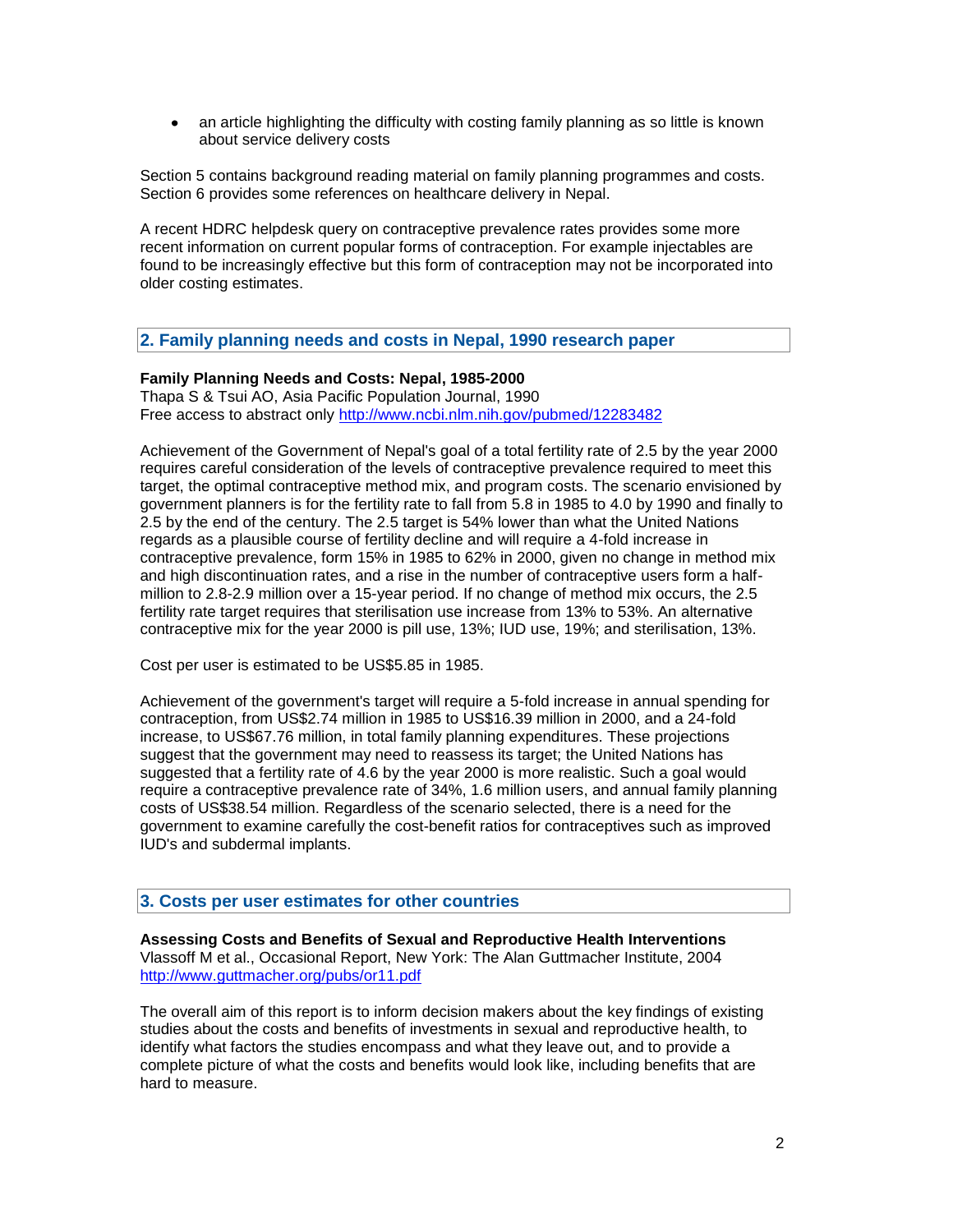It has three parts:

- a review and synthesis of what is known about the costs and benefits of investments in sexual and reproductive health
- a comprehensive outline that can be used by researchers and policymakers to view the gamut of costs and benefits, which, it is hoped, will lead to improvement in the measurement of costs and benefits of sexual and reproductive health investments
- in order to demonstrate the advantages of taking a more comprehensive approach to  $\bullet$ measuring costs and benefits, a partial application of the framework in the reproductive and maternal health field, namely in the area of contraceptive services and supplies.

Family planning cost per user for 1980 in Nepal, is reported (Table 2.6) to be US\$80 (1987 dollars). For comparison the cost reported for Sri Lanka is US\$8.

Average costs per user reported for South East Asia, within which Nepal is classified, is US\$22 (2003 dollars). This figure is given in a table (Table 3.15) of estimated costs for providing contraceptive services to women currently with unmet need. A different table (Table 2.14) provides figures for estimated average cost per contraceptive user in South East Asia US\$8.19. I interpret the possible difference between these two figures to be the difference between the cost of supplying a current user and the cost of supplying a user with unmet needs, but this is unclear in the report.

## **The Cost of Family Planning**

RAND corporation, 1998 [http://www.rand.org/pubs/monograph\\_reports/MR978/MR978.ch4.html](http://www.rand.org/pubs/monograph_reports/MR978/MR978.ch4.html)

This report notes the change in cost per user figures as users rise. Data for Asia reported:

- US\$15 per user in Bangladesh, based on approximately 6,000 users, 1986-90
- US\$22 per user in the Philippines, based on approximately 2,500 users, 1994

## **4. Costing tools and guidance**

## **Reproductive Health Costing Tool**

The Partnership for Maternal, Newborn and Child Health [http://www.who.int/pmnch/topics/economics/costing\\_tools/en/index15.html](http://www.who.int/pmnch/topics/economics/costing_tools/en/index15.html)

This tool is designed to estimate the resource requirements and costs of providing an essential package of reproductive/maternal health interventions at country or state/provincial level. Its main purpose is to help countries to quickly cost and create budgets for existing sector strategies and plans, such as Maternal Road Maps or Reproductive Health Action Plans.

In particular, the model calculates:

- $\bullet$ the cost of providing/scaling up an essential package of reproductive health interventions (family planning, antenatal care, delivery care, emergency obstetric care, STIs and HIV prevention and treatment)
- $\bullet$ the cost of activities/health systems improvements required to improve reproductive and maternal health in a country/district (training and supervision, equipment, reproductive health commodity security, referral system, IEC (information, education and communication)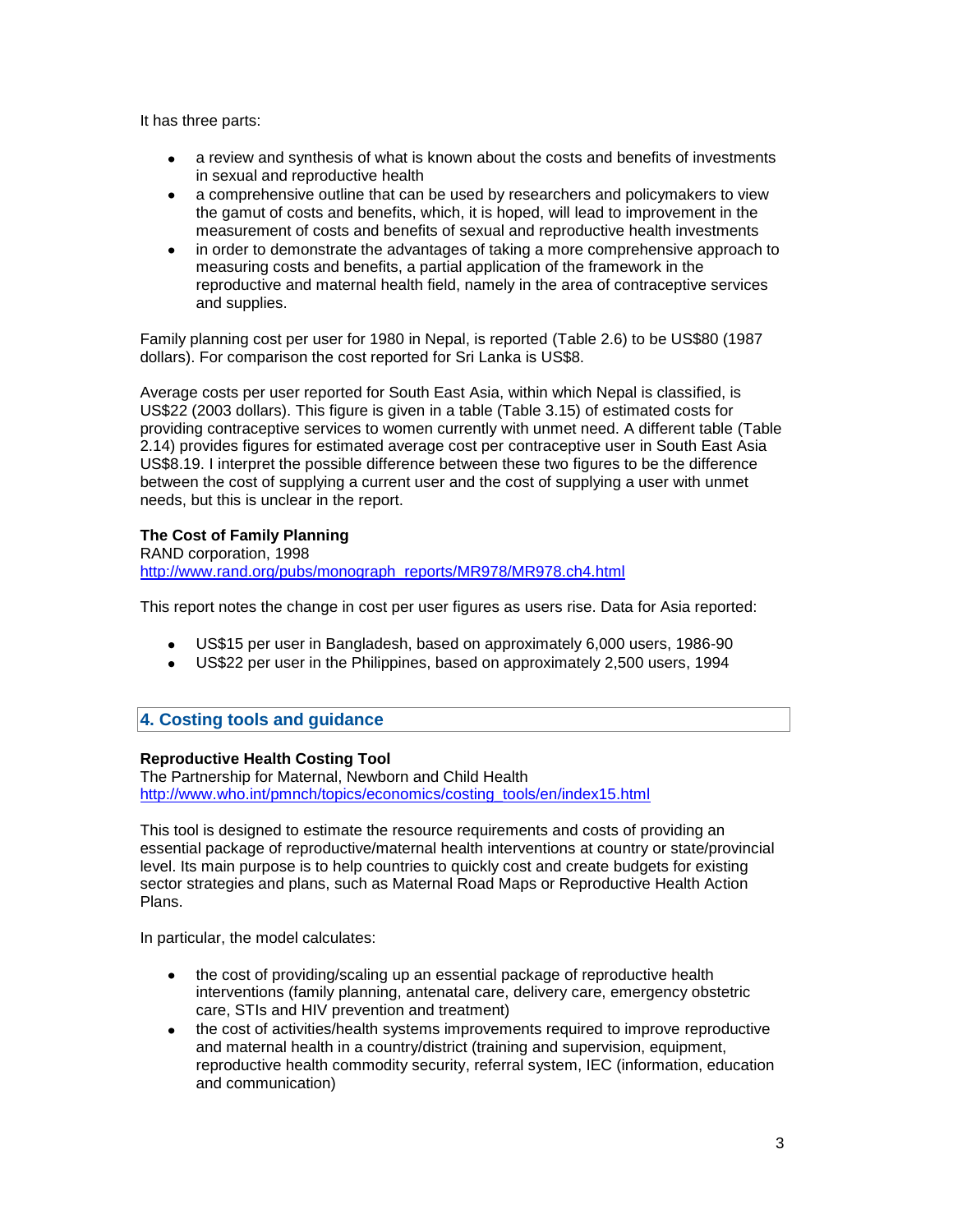For access to the Reproductive Health Costing Tool and manual, please contact Howard Friedman: freidman@unfpa.org

## **Analyzing Costs for Management Decisions**

Management Sciences for Health, The Family Planning Manager, 1993 [http://erc.msh.org/TheManager/English/V2\\_N2\\_En\\_Issue.pdf](http://erc.msh.org/TheManager/English/V2_N2_En_Issue.pdf)

This article provides basic worksheets for calculating the costs of two major items that make up the largest part of any family planning programme: personnel and contraceptive product costs. It is aimed for family planning managers at the clinic level.

The report sections include:

- using cost data to improve the productivity and efficiency of services
- determining personnel cost
- allocating personnel cost per visit
- determining the cost of contraceptive products
- calculating total cost per visit
- estimating cost per year of use

## **Why Do Projections of the Cost of Family Planning Differ So Widely?**

Janowitz B, *Studies in Family Planning*, Vol. 24, No. 1, 1993 <http://www.jstor.org/stable/pdfplus/2939215.pdf?acceptTC=true>

That the variations in estimates of the cost of family planning are wide is not surprising, once it becomes apparent that the assumptions of investigators differ so greatly. This note makes clear that one reason that projections of family planning costs in the year 2000 differ so dramatically, even if similar assumptions are made about factors other than per-unit costs, is that we know so little about service-delivery costs. More energy must be directed toward carrying out cost studies using standardised methodologies for different method-deliverysystem combinations for countries with varying levels of demand and contraceptive prevalence. In addition, studies of non-service-delivery costs are needed in order to get a total picture of family planning costs that includes both direct and indirect costs. Studies to determine the cost of indirect activities require that a consensus be reached on which indirect activities should be included in a family planning or population program.

## **5. Background and related materials**

## **Adding It Up. The Costs and Benefits of Investing in Family Planning and Maternal and Newborn Health**

Singh S et al., The Guttmacher Institute & UNFPA, 2009 <http://www.guttmacher.org/pubs/AddingItUp2009.pdf>

Chapters in this report discuss:

- progress and challenges in women's and newborns' health
- meeting the need for modern family planning services
- meeting the need for maternal and newborn health services
- investing in both family planning and maternal and newborn care

The report makes an interesting point that the cost per user of fulfilling unmet need would be higher than the cost of serving current users because of the expenses related to expanding and improving healthcare services in any developing countries.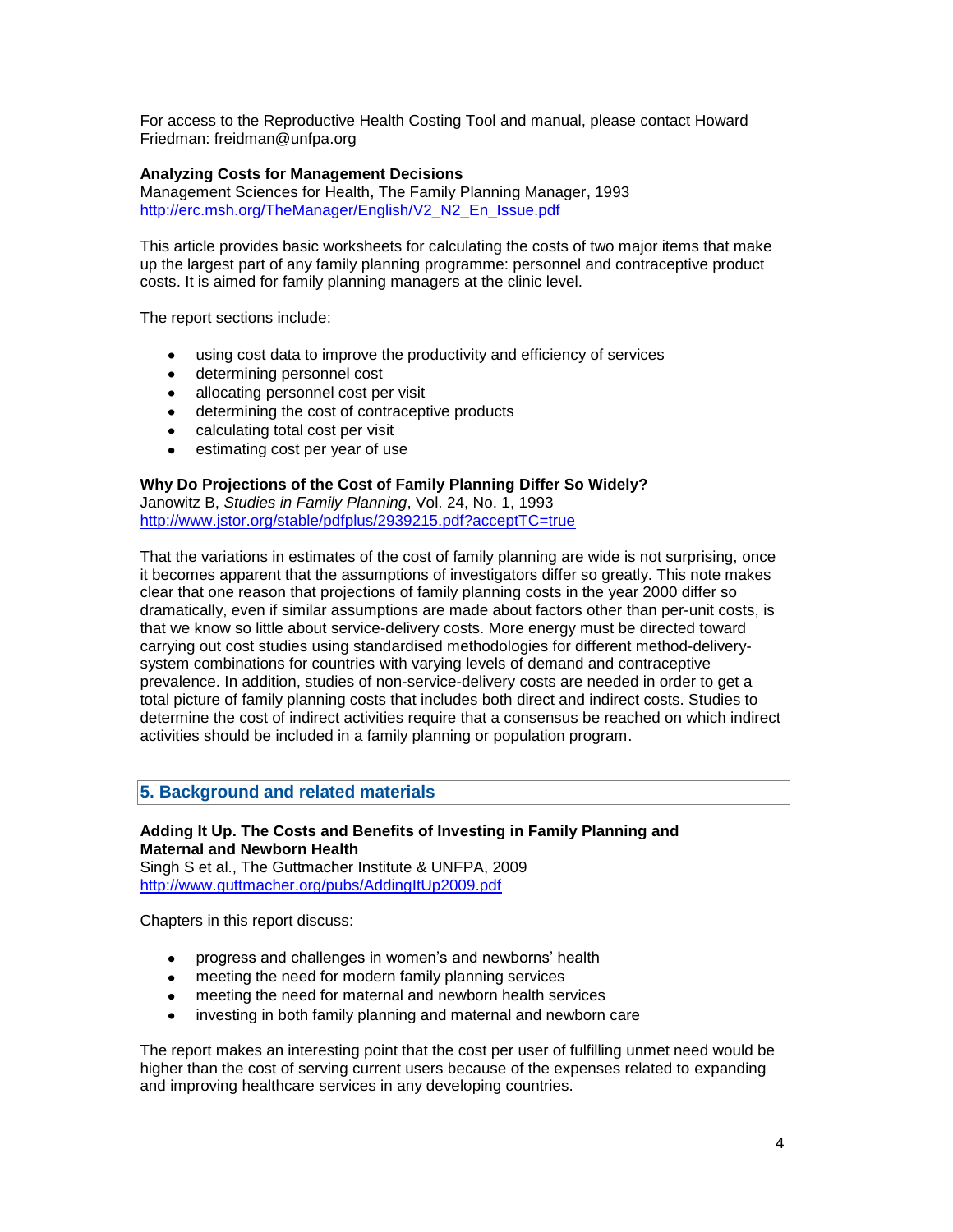## **Family Planning Programmes in Ten Developing Countries: Cost Effectiveness by mode of service delivery**

Huber SC & Harvey PD, *Journal of biosocial Science* 21, 267-277,1989 <http://bit.ly/fVgJ9V>

The cost effectiveness of various modes of family planning service delivery based on the cost per couple-year of protection (CYP) is assessed using 1984 data for 63 projects in ten countries (three each in Africa and Asia, and four in Latin America). More than 4-8 million CYPs were provided through these projects during the year studied. Programmes with the highest volume of services delivered corresponded to lowest average costs: social marketing (2-8 million CYPs) and sterilisation projects (960,000 CYPs) cost about US\$2 per CYP, on average; highest costs were for full service clinics and community-based distribution projects (US\$13-14 per CYP). Costs of clinics combined with community-based distribution services fell approximately midway between these two extremes.

#### **Cost-effectiveness Analysis of Family Planning Programs in Rural Bangladesh: Evidence from Matlab**

Simmons GB, Balk D, Faiz KK, *Studies in Family Planning* 22(2), 1991 Abstract only available free<http://www.ncbi.nlm.nih.gov/pubmed/1907039>

The Family Planning Health Services Project in Matlab is often seen as more expensive than similar activities carried out by the government of Bangladesh. At the same time, it has been observed that the project is much more effective. The alleged high cost of the project is said to make it difficult to replicate throughout the nation. Previously, the true costs of the project had not been documented. This study systemically examines the cost of the project and assesses its cost-effectiveness. An experimental design framework is used as a basis for understanding the cost-effectiveness of the project, although a sensitivity analysis lends further support to the relative efficiency of the approach undertaken in Matlab. Although in the aggregate, the Matlab Project is more expensive than the government's family planning program, it is also more effective, generating enough output to offset the extra costs of the intensified delivery system.

**Estimating the Cost of Scaling-up Maternal and Newborn Health Interventions to Reach Universal Coverage: methodology and assumptions. Technical Working Paper** Department of Making Pregnancy Safer (FCH/MPS) and Health Systems Financing (EIP/HSF) for the World Health Report 2005 [http://www.who.int/whr/2005/td\\_two\\_en.pdf](http://www.who.int/whr/2005/td_two_en.pdf)

This document provides information on the methods, key parameters and underlying assumptions used to estimate the costs of expanding the coverage of skilled maternal and newborn health care at facilities towards universal access, which is defined here as 95% coverage. The costs include activities assessed to be crucial in strengthening maternal and newborn healthcare services to improve health and reduce morbidity and mortality in 75 key countries (including Nepal).

#### **Barriers to effective family planning in Nepal**

Schuler SR et al., *Studies in Family Planning* 16(5), 1985 Abstract only freely available online <http://www.ncbi.nlm.nih.gov/pubmed/4060211>

To investigate why family planning (FP) services in the Kathmandu Valley of Nepal are underused, a study was initiated under the auspices of the Nepal Family Planning/Maternal-- Child Health Project. The study was intended to provide a user perspective, by examining interactions between FP clinic staff and their clientele. 'Simulated' clients were sent to 16 FP clinics in Kathmandu to request information and advice. The study revealed that in the impersonal setting of a family planning clinic, clients and staff fall into traditional, hierarchical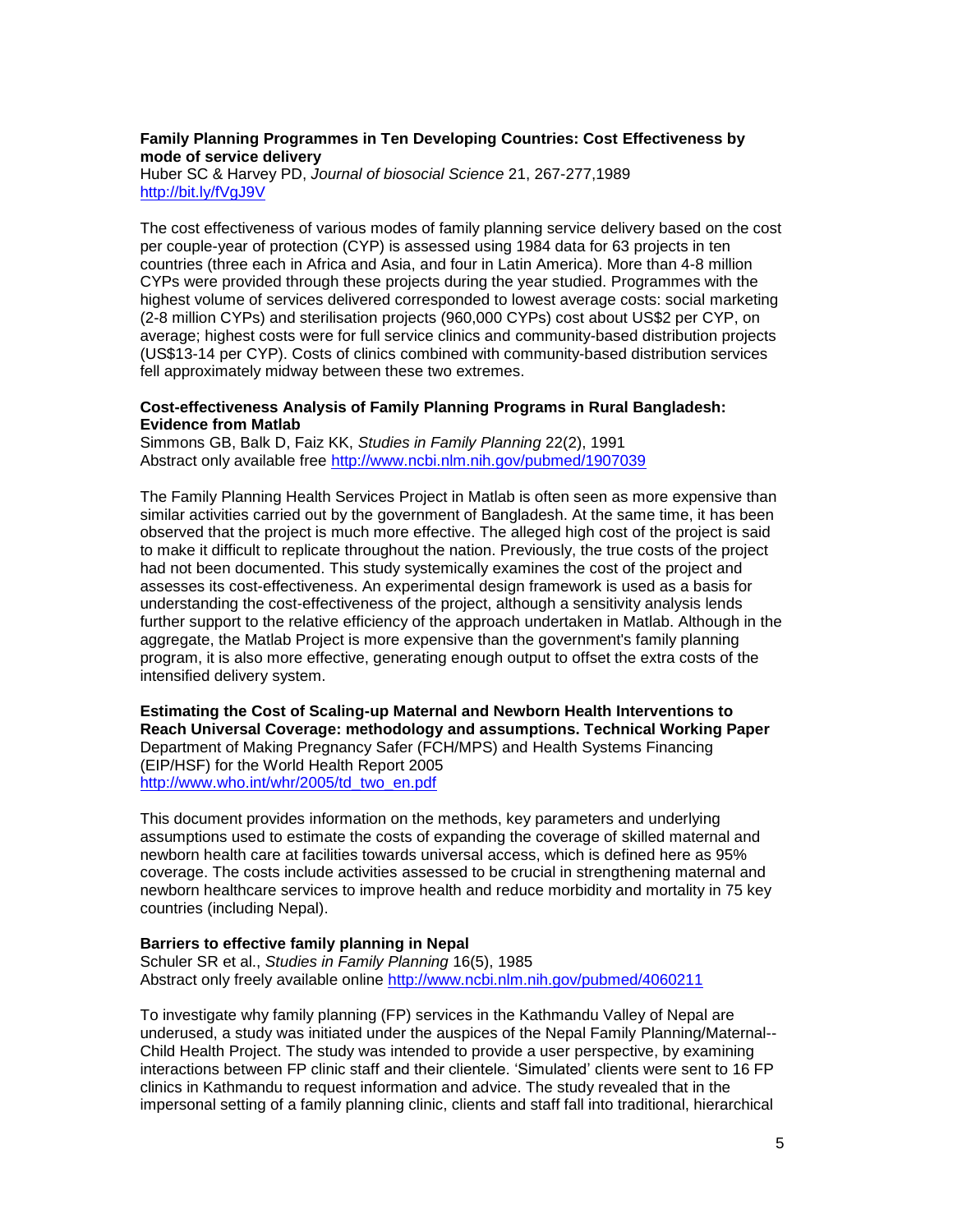modes of interaction. In the process, the client's 'modern' goal of limiting her family size is subverted by the service system that was created to support this goal. Particularly when status differences are greatest, that is, with lower-class and low caste clients, transmission of information is inhibited.

#### **Costs of Family Planning Programmes in Fourteen Developing Countries by Method of Service Delivery**

Barberis M & Harvey PD, *Journal of Biosocial Science*, 1997 Abstract only freely available<http://www.ncbi.nlm.nih.gov/pubmed/9881132>

The cost effectiveness of several modes of family planning service delivery based on the cost per couple-year of protection (CYP), including commodity costs, is assessed for 1991-92 using programme and project data from fourteen developing countries (five in Africa, four in Asia, three in Latin America and two in the Middle East). More than 100 million CYP were provided through these family planning services during the 12 months studied. Sterilisation services provided both the highest volume (over 60% of total) and the lowest cost per CYP (US\$1.85). Social marketing programmes, delivering almost 9 million CYPs, had the next lowest cost per CYP on average (US\$2.14). Clinic-based services excluding sterilisation had an average cost of US\$6.10. The highest costs were for community-based distribution projects (0.7 million CYPs), which averaged US\$9.93, and clinic-based services with a community-based distribution component (almost 6 million CYPs), at a cost of US\$14.00 per CYP. Based on a weighted average, costs were lowest in the Middle East (US\$3.37 per CYP for all modes of delivery combined) and highest in Africa (US\$11.20).

### **NEPAL: Reaching the Urban Poor with Family Planning**

The Extending Service Delivery Project, USAID [http://www.esdproj.org/site/DocServer/ESD\\_Legacy\\_Nepal.pdf?docID=3601](http://www.esdproj.org/site/DocServer/ESD_Legacy_Nepal.pdf?docID=3601)

This case study documents how the Nepali Technical Assistance Group, with support from Extending Service Delivery Project, applied a multifaceted, community-based approach providing information and education on Healthy Timing and Spacing of Pregnancy (HTSP) to a marginalised, urban poor population in Kathmandu, Nepal. It also reports on preliminary outcomes of this intervention, designed to improve the community's knowledge of and attitudes toward HTSP and family planning with special focus on increasing the use of postpartum family planning.

#### **Family Planning Saves Lives (Fourth Edition)**

Smith R et al., PRB, 2009 <http://www.prb.org/pdf09/familyplanningsaveslives.pdf>

The average cost per year for contraceptive supplies is estimated to be about US\$1.55, based on the existing mix of contraceptive methods used in developing countries. Program costs are higher, however, because they include health personnel and the cost of running facilities and outreach programs. Program costs vary across regions and range on average from US\$2 to US\$35 per year of protection per person, depending on the mode of service delivery, such as social marketing, clinics, or community-based distribution. Costs in Africa tend to be higher, regardless of the service delivery mode. However, because many existing programs are underutilised, researchers believe that the average cost for an additional contraceptive user may be closer to the average cost of the commodity—an average of US\$1.55 per new user. Dramatically reducing the cost per user over the long term requires that governments successfully boost clinic attendance, increase the availability of and information on long-acting contraceptive methods, and partner with the private sector to provide services.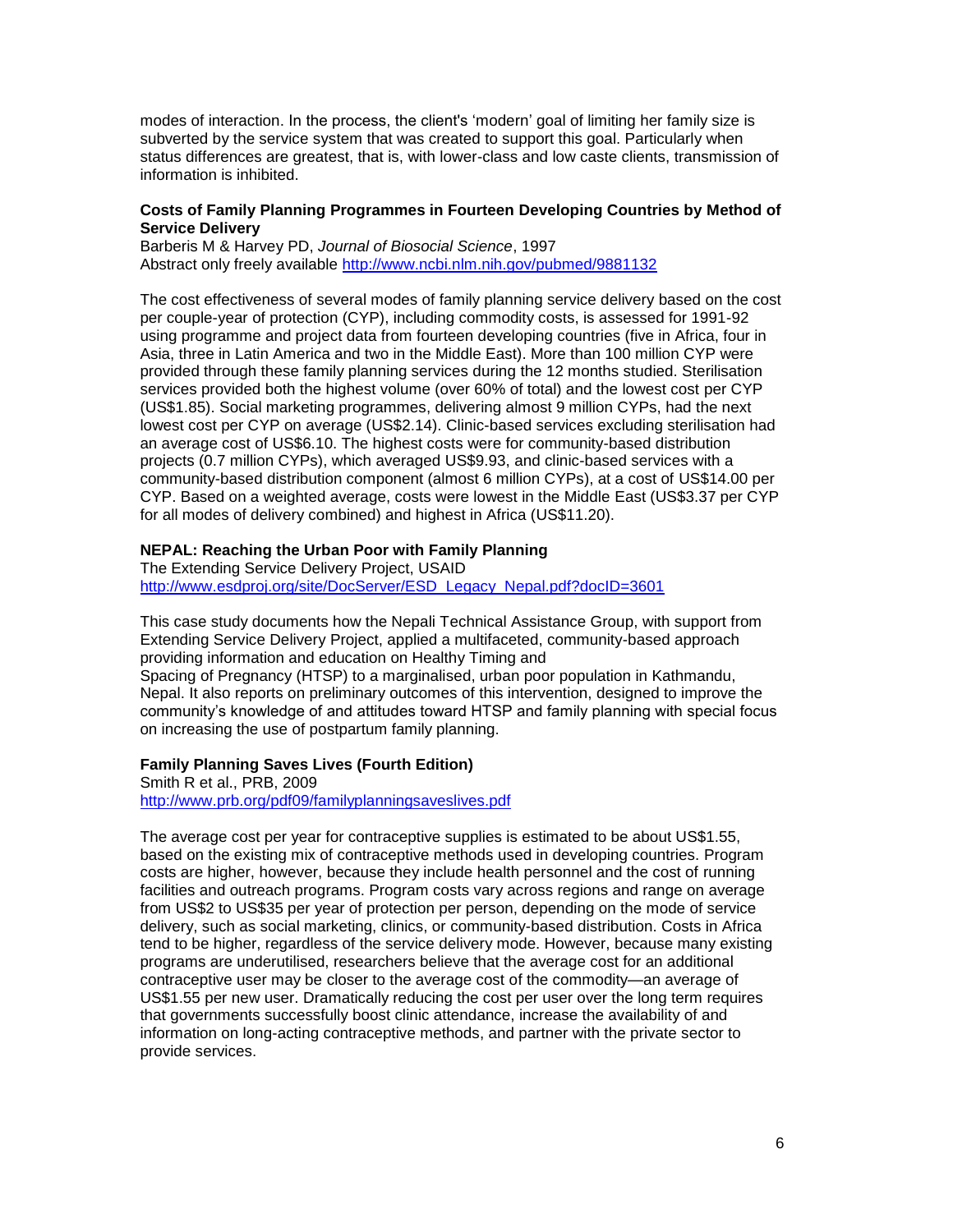## **6. General healthcare delivery in the Nepal context**

## **Macroeconomics and Health Nepal, Situational analysis**

Paalman M., Royal Tropical Institute, 2004 <http://www.who.int/macrohealth/action/en/nepalsitanalysis.pdf>

A situational analysis report for the government of Nepal to help take forwards the Macroeconomics and Health agenda.

#### **Primary healthcare, community participation and community-financing: experiences of two middle hill villages in Nepal**

Sepehri A & Pettigrew J, *Health Policy Plan*, 2006 Free access to abstract only<http://www.ncbi.nlm.nih.gov/pubmed/10155881>

Although community involvement in health related activities is generally acknowledged by international and national health planners to be the key to the successful organisation of primary healthcare, comparatively little is known about its potential and limitations. Drawing on the experiences of two middle hill villages in Nepal, this paper reports on research undertaken to compare and contrast the scope and extent of community participation in the delivery of primary healthcare in a community run and financed health post and a state run and financed health post. Unlike many other health posts in Nepal these facilities do provide effective curative services, and neither of them suffer from chronic shortage of drugs. However, community-financing did not appear to widen the scope and the extent of participation. Villagers in both communities relied on the health post for the treatment of less than one-third of symptoms, and despite the planners' intentions, community involvement outside participation in benefits was found to be very limited.

## **Policy papers on health, Nepal**

WHO country office for Nepal, WHO, 2007 [http://www.nep.searo.who.int/LinkFiles/Health\\_Information\\_PPH.pdf](http://www.nep.searo.who.int/LinkFiles/Health_Information_PPH.pdf)

Background information on health policy in Nepal.

## **7. Additional information**

#### **Author**

This query response was prepared by **Laura Bolton** l.bolton@ids.ac.uk

### **Experts contacted:**

Amy Tsui, Johns Hopkins Bloomberg School of Public Health

**About Helpdesk reports:** The HDRC Helpdesk is funded by the DFID Human Development Group. Helpdesk Reports are based on up to 2 days of desk-based research per query and are designed to provide a brief overview of the key issues, and a summary of some of the best literature available. Experts may be contacted during the course of the research, and those able to provide input within the short time-frame are acknowledged.

For any further request or enquiry about consultancy or helpdesk services please contact [just-ask@dfidhdrc.org](mailto:just-ask@dfidhdrc.org)